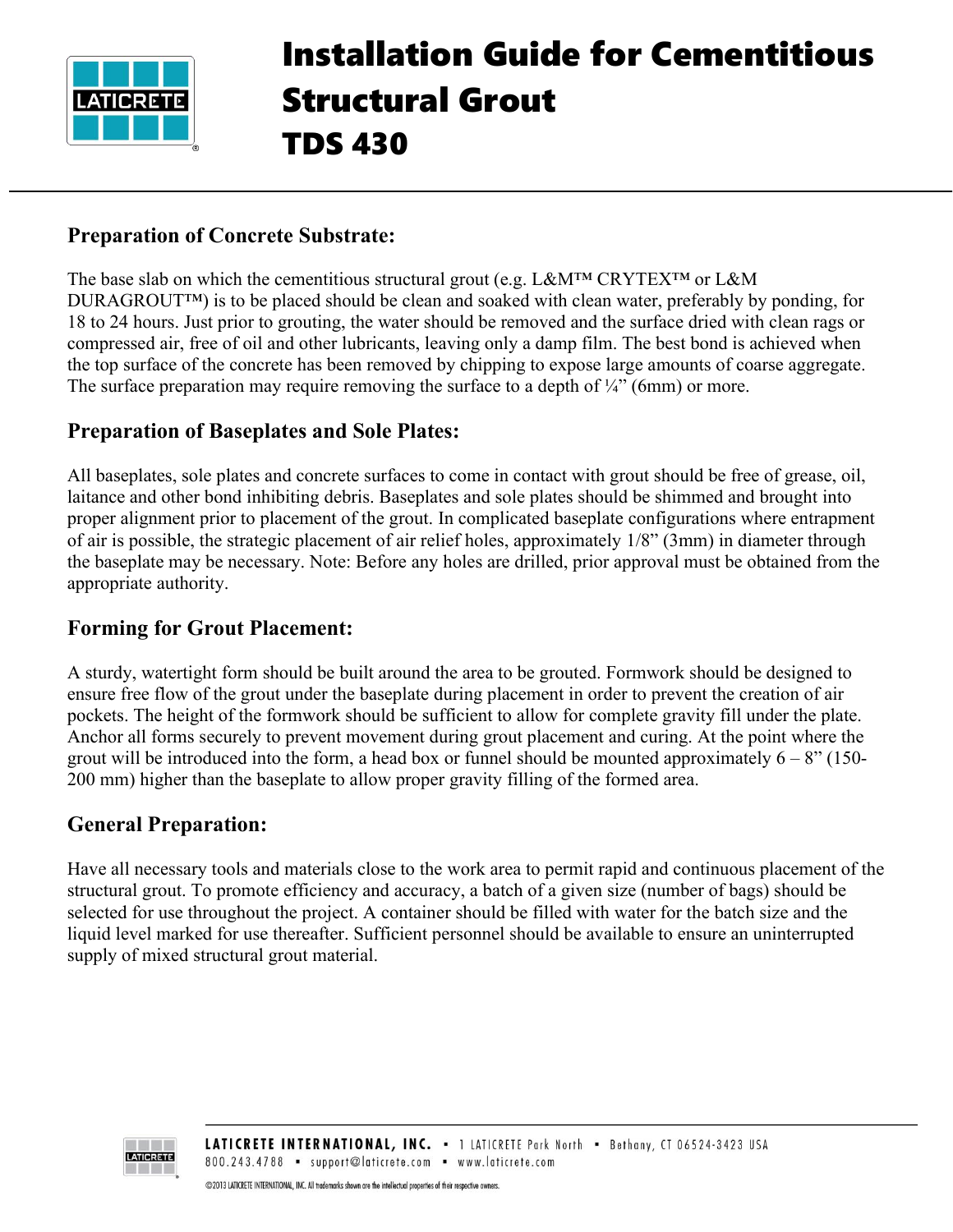# **Mixing Large Grout Batches:**

To ensure grouting without interruption due to mechanical breakdown, it is good practice to have at least two suitable mortar mixers.

## **Tools and Equipment:**

- For small batches, a variable speed electric drill fitted with a jiffy type mixer.
- For large batches, a clean, dry mortar mixer free of mortar with tight-fitting rubber wipers is preferred. Always have an emergency backup system available. Concrete mixers are not recommended as they will not properly mix the grout.
- For transporting large amounts of grout, have a clean, dry wheelbarrow.
- Buckets

**LATICRETE** 

- Rubber gloves and goggles for protection.
- Graduated container for measuring mixing water.
- Source of clean water.
- A grout pump (if grout is to be pumped).

## **Choosing the Right Equipment:**

**Do not use a rotary drum concrete mixer to mix large batches of non-shrink, cementitious grout.** Rotary drum, concrete mixers do not produce, by themselves, enough mixing shear to properly activate all flow enhancing admixtures of a grout. Because of the lack of mixing energy, grout that is mixed in a concrete mixer typically appears to need more than the required water to obtain a workable consistency and flow. The increase in mixing water will reduce the strength and may affect the non-shrink properties of the grout. Mortar mixers, on the other hand, provide good mixing shear and are very effective in mixing nonshrink, cementitious structural grouts and mortars uniformly throughout the batch.

Use only clean mortar mixers. Remove any hardened concrete or mortar. Ensure that the rubber mixing blades are in good working order.

1. Prior to mixing the first batch of grout, wash out and "butter" the mixer. Mixing one bag of grout with maximum water does this. After mixing discard the grout, leaving a grout coating in the mixer. **Do not wash this coating out of the mixer or wash out the mixer between batches.** If the mixer is not buttered, the first batch of grout will be stiff and out of proportion.

2. Determine the number of bags to be mixed at one time. Mix only the amount of grout that can be placed within the allowable working time, or as indicated on the bag.

3. Refer to instructions on product bag for water requirements.

4. For fluid consistency, put into the mixer about 3/4 of the required water, then add the structural grout slowly into the operating mixer (being careful not to overload the mixer to the point of stalling).

5. Mix the structural grout to a doughy state.

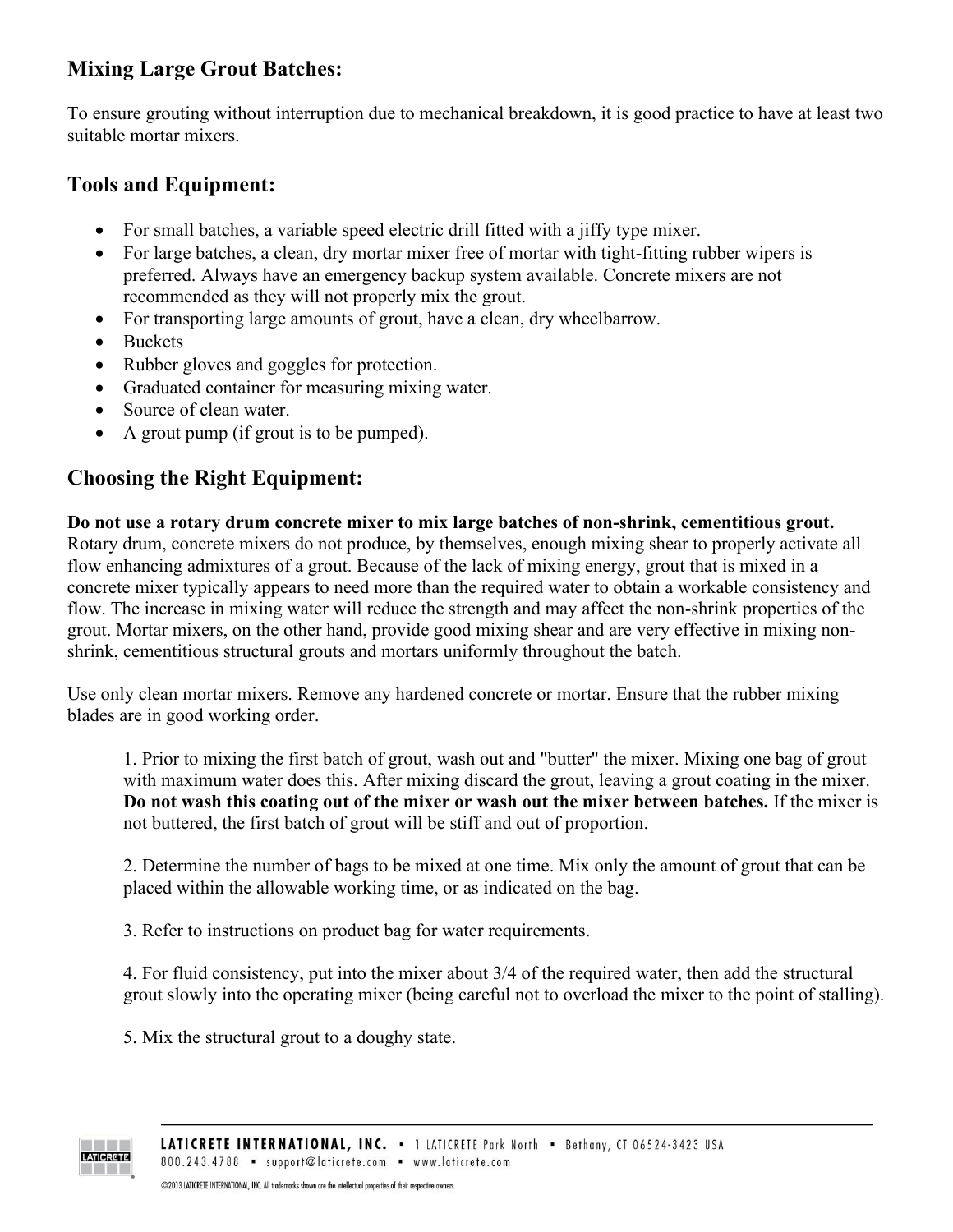6. Continue to mix until all dry material is thoroughly wet. After all lumps have disappeared, add the remaining water to desired consistency.

7. Continue to mix for a total of 3 to 5 minutes or until a uniform consistency is obtained.

8. For consistencies stiffer than fluid, add the total amount of water at the beginning of the mixing cycle.

9. Continue to mix for 3 to 5 minutes or to a uniform consistency. Recommended efflux time for a fluid consistency grout, as measured by flow cone (ASTM C939 or CRDC-61 l), should be between 20 to 30 seconds.

## **Mixing with Pea Gravel:**

For grouting depths of 100 mm (4") or less, L&M™ cementitious structural grouts (e.g. L&M CRYSTEX™, L&M DURAGROUT<sup>™</sup>, etc...) should be used as packaged with only the addition of water. For depths of more than 4" (100mm), it is recommended that up to 50% by weight of 3/8" (10mm) pea gravel or pea stone be added to the neat grout. Due to the nature of L&M grouts, the addition of 3/8" (10mm) aggregate as specified below does not substantially affect the performance or placement consistency of the grout.

1. Choose a clean (free of organic material) well-graded 3/8" (10mm) aggregate.

2. Soak in clean water for approximately 24 hours prior to mixing with grout.

3. Drain off excess water prior to mixing. The total mixing water for the batch shall be reduced by the amount of free water in the aggregate, if measurable.

4. Follow normal mixing procedures for neat grout. After all water has been added and grout has come to uniform consistency, add approximately one 5 gallon (19 L) bucket of aggregate for every 55 lb. (25 kg) bag of structural grout.

5. Continue to mix until the pea gravel is thoroughly dispersed throughout the grout.

#### **Mixing Small, One Bag Batches:**

In field applications, in order to receive full benefit of the properties of L&M™ non-shrink grouts, batches of less than one bag should not be mixed.

## **Hand Mixing of Small Batches:**

This method is intended for mixing of grout for small cosmetic patching applications only, where strength and non-shrink characteristics are secondary. Place small quantity of water into a container, add grout and mix by hand using a spoon or paddle until desired consistency is achieved.

1. Use a clean, 5 gal. (19 L) bucket or suitable container for mixing.

2. Using a marked pitcher or beaker, carefully measure the water required for the consistency desired, following instructions on the bag.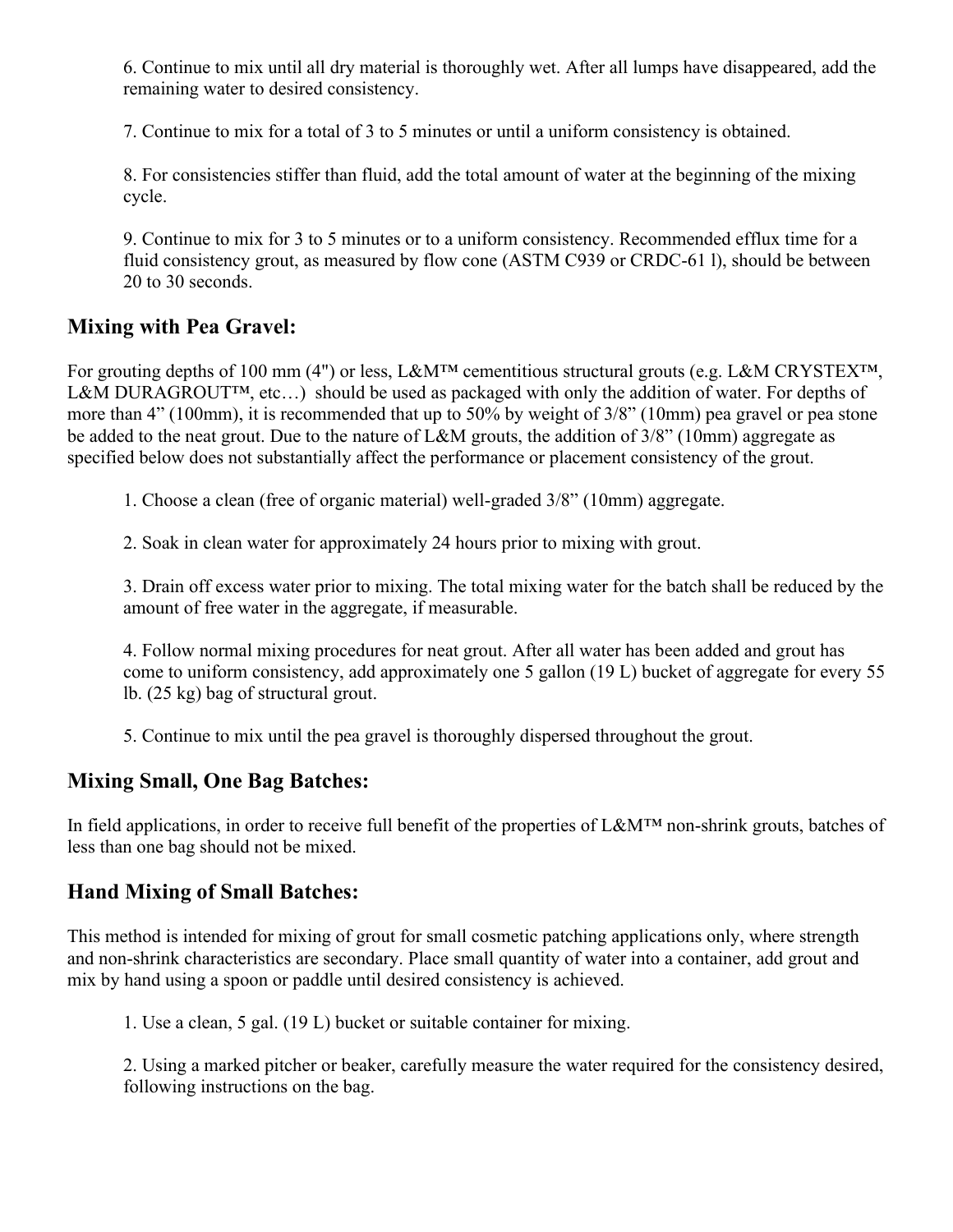3. Add the pre-measured water to the large container.

4. Slowly pour the structural grout into the container while mixing with a low RPM setting on a variable speed, high torque, electric drill with a chuck capacity of not less than  $\frac{1}{2}$ " (13mm). The actual mixing device shall have paddles or impellers capable of thoroughly blending stiff mortar. (Epoxy compound or jiffy mixers (18-B) are suitable). Care should be exercised not to form a downward-flowing vortex, as this can cause entrapment of air, resulting in a porous bearing surface under the baseplate. The use of a reversible drill is recommended, set to the reverse setting, in order to prevent pulling air into the mix.

# **Placement of Structural Grout**

## **Flowable to Fluid Consistency**

Whenever possible, fill anchor bolt holes or anchor sleeves first. (19-A) In order to avoid air pockets and ensure complete filling of the cavity between baseplate and concrete foundation, the grout should be placed from one side only, and placement should be completed without interruption. Grouting from two directions can entrap air and create undesirable air voids under the baseplate.

## **Grouting Using a Head box:**

When a head box is used to place grout, the head box should be kept full of grout at all times during the grouting procedure. It is the weight of the grout in the head box producing a hydraulic head pressure that forces the grout to move under the baseplate. If the head box is allowed to become empty, and then refilled, the additional grout can entrap air, creating an undesirable void under the baseplate.

## **Placing Grout by Pump:**

If grout is being placed by pump, the discharge end of the hose should be placed at the most distant point to be grouted. As the grouting continues the hose should be withdrawn, making sure the discharge end of the hose remains in the mass of the grout. If the discharge end of the hose is removed from the mass of the grout, the grout will flow in two directions, causing undesirable voids under the baseplate. Do not overwork or over-vibrate a fluid grout, as this may cause segregation or bleeding. Under no circumstances should grout be re-tempered with water or other additives. If vibrating machines or equipment are being used nearby, shut them down until the grout has hardened.

For a simple test to determine undesirable vibrating in the area to be grouted, we recommend the following: Place a pan of water on the baseplate to be grouted. If ripples can be seen in the water, then the effect of vibration is too high and nearby equipment should be shut down before grouting. The equipment should remain shut down until the grout mass has hardened.

# **Dry Pack Grouting:**

L&M's Premier grout may be used as a dry pack grout in areas where flowable material cannot be used. It is essential that the material be thoroughly mixed with no lumps. (At the center of each lump is dry material that does not have sufficient water for hydration. This may result in a grouting material that has low and inconsistent compressive strength and a tendency to crumble under the baseplate). When properly mixed, the dry-pack structural grout must have uniform moisture content and be readily compacted into the grout void,

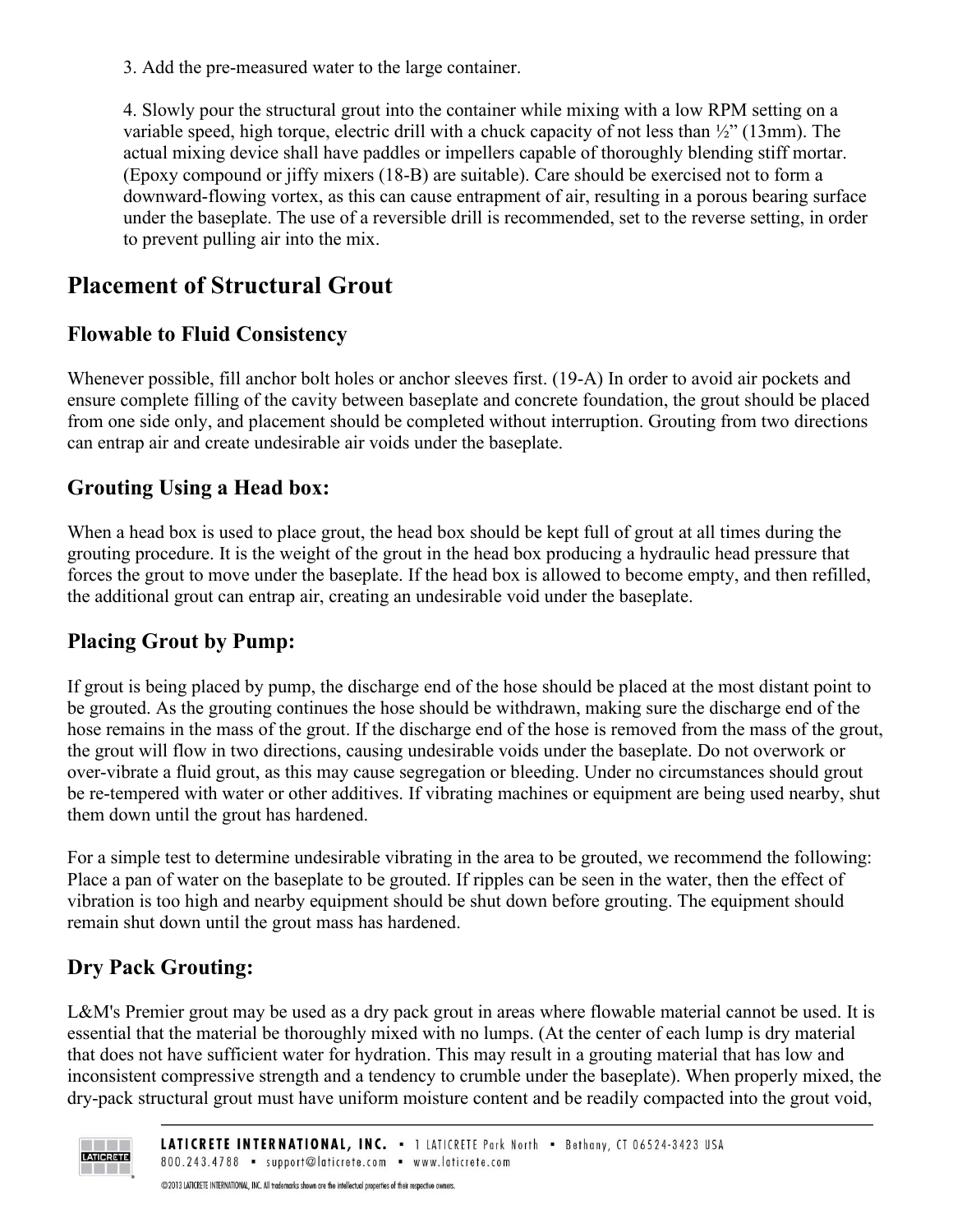in much the same way as damp sand. Please note that L&M CRYSTEX™ is not recommended for dry pack applications because of its extended set and high flow characteristics.

# **Cold Weather Grouting:**

## **Mixing and Placing Procedures**

Because structural grout tends sets more slowly in cold weather (45 - 65˚F [7 - 18˚C]), the first 24 to 48 hours are critical. When grouting in cold weather, modify the basic procedures as follows:

1. Store grout bags in a warm building for 48 to 72 hours prior to grouting.

2. Heat mixing water to no more than 95°F (35°C). Mixing water temperatures greater than 95°F (35°C) could cause flash set; mixing water temperatures lower than 90°F (32˚C) will have little effect on raising the grout temperature. The temperature of the grout mixture at time of placement should be at least 45°F (7°C) and no higher than 90°F (32°C).

3. Where possible, baseplates and concrete foundations to be grouted should be warmed to a minimum of  $40^{\circ}$ F ( $4^{\circ}$ C) and rising.

4. The mixer should be warmed with hot water prior to mixing the first batch of grout.

NOTE: **Do not add concrete accelerators or other admixtures.** Only water and pea gravel may be added to the grout

#### **Post-placement Protection:**

Structural grout should be cured at temperatures of not less than 50°F (10°C) for at least 48 hours and should not be exposed to freezing temperatures for an additional three days, or until compressive strength of 4,000 psi (27.6 MPa) is reached.

# **Hot Weather Grouting:**

## **Mixing and Placing Procedures**

In hot weather, over 95°F (35°C), grout may rapidly lose workability, causing flash setting and loss of compressive strength. To overcome these problems, modify the basic procedures as follows:

1. Store grout bags in a cool, shaded (preferably indoor) location until time of use.

2. Prior to mixing, cool mixer with chilled water. Use chilled mixing water as close to  $32^{\circ}F(0^{\circ}C)$  as possible. This can be easily accomplished by placing block ice in a 55 gal. (208 L) drum of water. Do not allow ice to be added to the grout use only the chilled water. At the time of placement, the desired grout temperature should be 80°F (27°C) or below.

3. Areas to be grouted must be thoroughly saturated with cool water for 18 to 24 hours prior to grouting. Just prior to placing the grout, remove standing water with compressed air, or mop with clean rags, leaving only a damp film. Surface must be free of oil and other lubricants.